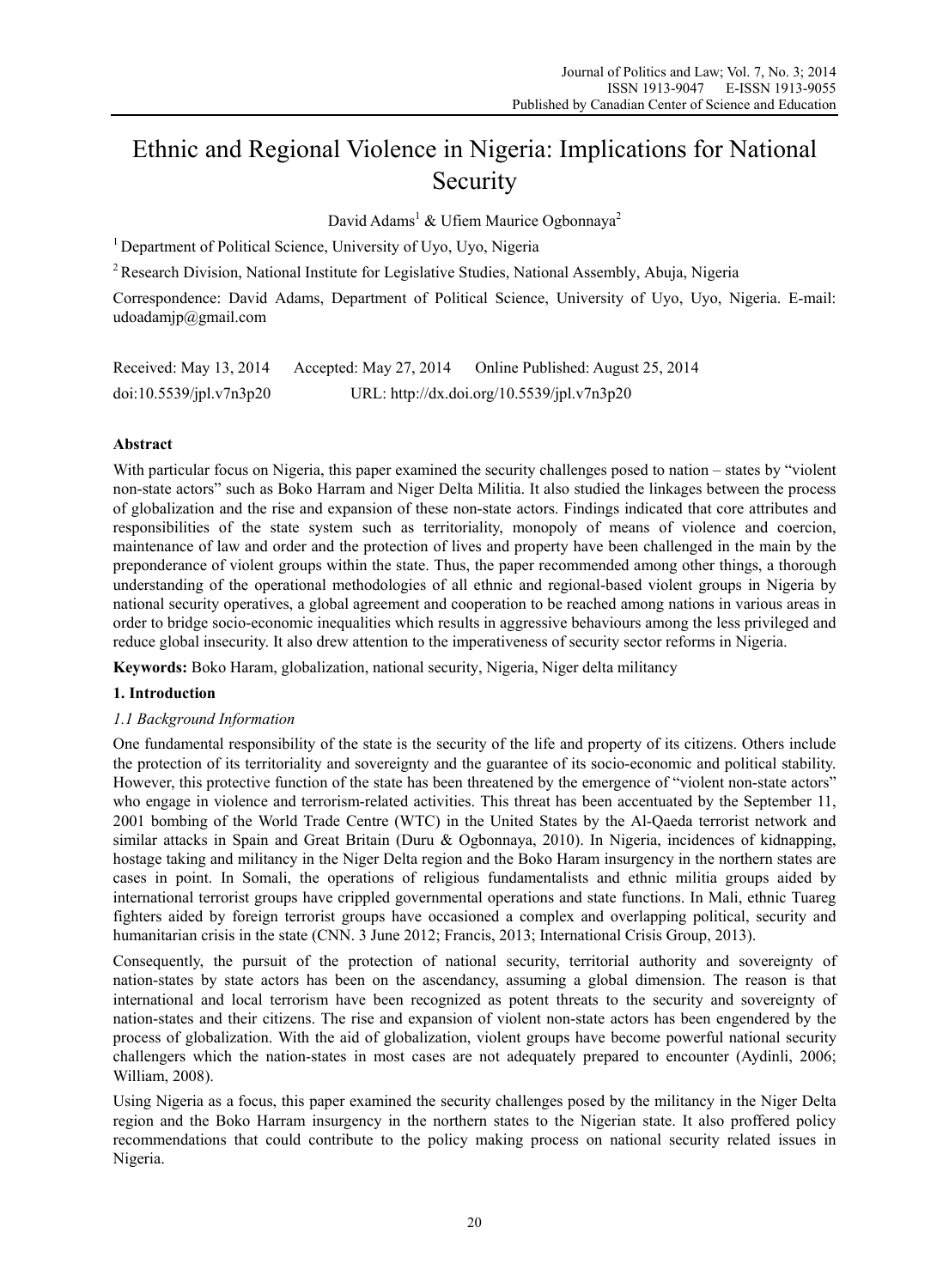# *1.2 Statement of the Problem*

Since the mid-2000s, national security crisis in Nigeria has been escalated by the rise of ethnic Ijaw militant groups in the Niger Delta region and Boko Haram insurgency in the northern states. On the one hand, militancy in the Niger Delta is regarded as a response to poverty, environmental degradation and pollution within the region occasioned by oil exploration and the operations of oil multinationals and long years of government neglect and insensitivity to the plight of the people (Ogbonnaya, 2011). On the other hand, the emergence of Boko Haram has been viewed from two perspectives. While some have argued that it is occasioned by poverty and the struggle for the control of economic and political power among the political elite in the north, others have argued that it is a fallout of the on-going global attempt to radicalize Islam and instigate global jihadism with the ultimate aim of challenging the Westernization of the international system by the United States and its European allies (Eso, 2011; Awoyemi, 2012; Harrington, 2012; Walker, 2012).

Be that as it may, the issue is that militancy in the Niger Delta and Boko Haram in the north are constituting security challenges to the Nigerian state. In proving this, it becomes imperative to ask some questions;

1) How have the activities and operations of the Niger Delta militants and Boko Haram insurgents threatened the sovereignty and territoriality of the Nigerian state?

2) How has the emergence of these violent groups constituted threats to the security of lives and property of Nigerian citizens?

3) What impacts have the operations of these "violent non-state actors" had on economic growth in Nigeria?

4) To what extent has the emergence of militancy and Boko Haram been aided and sustained by the process of globalization?

# *1.3 Objective of the Study*

The general objective of this paper is to examine the challenges posed to the Nigerian state by the emergence of militancy in the Niger Delta region and Boko Haram insurgency in the northern states. Specifically, the paper seeks to;

1) Assess the extent to which the operations of the violent non-state actors have constituted threats to the sovereignty and territoriality of the Nigerian state;

2) Examine the impact of the operations of these violent groups on the security of lives and property of Nigerian citizens;

3) Examine the impact, if any, of the operations of the groups on Nigeria's economy; and

4) Assess the relationship between globalization and the emergence and sustenance of regional violence and violent activities in Nigeria.

# **2. Literature Review and Theoretical Direction**

## *2.1 Literature Review*

The concepts of security and insecurity are typical social science concepts that appear principally in the literature of social psychology, sociology, political science and allied subjects. In the framework of political science, the concept of security according to Bar-Tal and Jacobson (1998:2) denotes a situation which provides national and international conditions favorable to the protection of a nation, state, and its citizens against existing and potential threats. The socio-psychological conceptual framework of security on the other hand, acknowledges the military, political, economic and cultural conditions, which play an important role in creating situations of security. Specifically, however, the situation of security assures a survival of a state, its territorial integrity, repulsion of a military attack, defense and protection of citizens' life and property, protection of economic welfare and social stability (Haftendorn, 1991).

Analysts have examined the problem of insecurity generally from various perspectives. Cameron and McCormic (1954) have pointed out nine different sources of insecurity, namely; insecurity as emotional response to sudden external threats from within; insecurity from a relatively constant threatening external situation; insecurity due to threat from within; and insecurity as a function of beliefs, especially religious; etc. These categories of insecurity are caused by "frustration and neurosis" (Cameron & McCormic (1954:559). This classification notwithstanding, Cameron and McCormic's work contains little of what can be regarded as empirical research on insecurity. This is because the work is filled with speculations without empirical evidences. In addition, issues raised are not exhaustively discussed.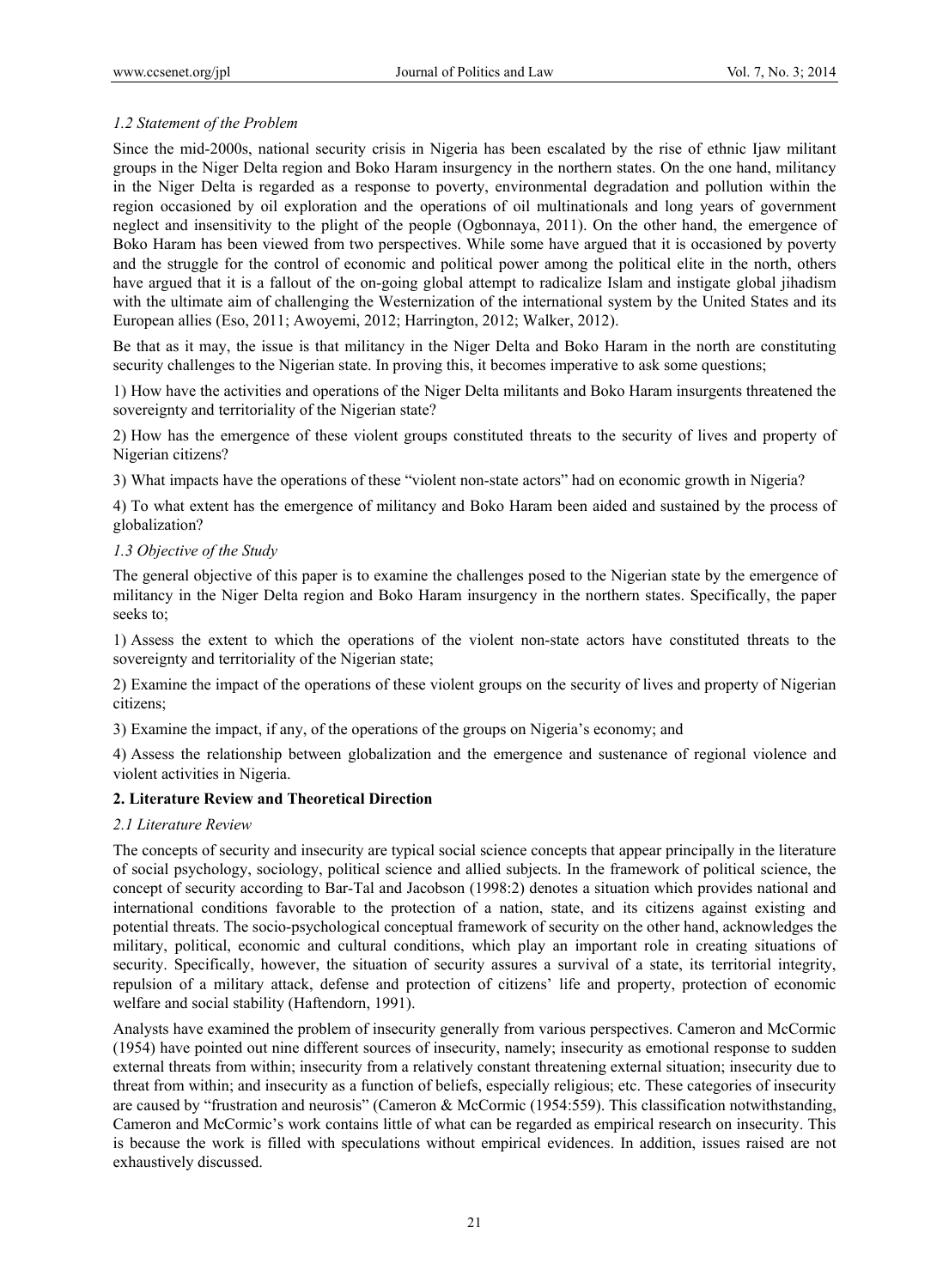Bar-Tal and Jacobson (1998) have also examined issues of security and insecurity. Using the security challenges in Israel as a case study, they specifically concerned themselves with approaches and methods of dealing with security situations. Thus, two main approaches to security studies were indentified, namely, political and socio-psychological approaches. According to the political approach, security is an essential precondition of an ordered existence for an individual and societal system. Here, individuals and collectives must have a secured environment, which allows them to pursue their goals without being subjected to threats. The argument of this approach is that, it is the role of the state to provide security to its citizens, both on internal and external levels. On the domestic level, the state has to create economic, societal, cultural, environmental, and educational conditions, which assure life to its citizens. On the international level, the state has to defend the citizens against possible harm from external forces (Buzan, 1991). Thus, this approach is concerned with military alliances, and foreign policy. Comprehensive as this approach may be, it neglects the economic, societal, cultural and psychological issues, which are imperative to the study of security. The socio-psychological approach on the other hand, argues that people as individuals and/or as group members (e.g., members of economic groups, nations) experience security, or insecurity, with regard to own personal life and/or with regard to their collective entity and its systems. Security thus, is a psychological experience. Generally, however, the paper did not explain, using both approaches to the study of security, what primarily causes insecurity in any given society.

In another study, Ellen, Salemink and Eriksen (2010), examined security and insecurity from an anthropological perspective. Here, attempts were made to conceptualize insecurity from the perspective of social and human security. However, the major flaw of the paper is that it did not contextualize insecurity. In other words, the study did not locate insecurity within a given geographical environment or location.

With particular reference to Nigeria, Ezeribe (2009) has catalogued a history of conflicts and insecurity in Nigeria since independence in 1960. Here, the conflicts, which result in insecurity are traced to the colonialists creating antagonistic ruling class along ethnic and religious lines. Thus, the northern part of Nigeria has had a long history of security challenges, communal and ethno-religious crises. For example, in Plateau State, there have been many outbreaks of bloody violence between different communities since the return to democracy in 1999. There have also been riots in urban centers of Kaduna and Kano, and for several decades there has been simmering conflict in the Tafewa Balewa district of Bauchi (Walker, 2012). According to Walker (2012) and Azizi (2012), when viewed from outside, it does seem that these conflicts boil down to religious differences, tensions between blocs of Muslim and Christian inhabitants. But on a closer consideration, one finds that politics – more precisely, control of government patronage – is the primary cause of many of these conflicts. However, the Boko Haram insurgency which surfaced in 2009 with bombing attacks and killings which as at last count, have left over 16,000 Policemen, soldiers and civilians including politicians dead (UNCIRF, 2012) remains one of the recent trends in regionally-based related-violence dimensions to security challenges facing Nigeria.

Book Haram, otherwise known as *Jamaatul Alissuma lid da a wa wal Jihad*, started its operation in Bauchi State on July 26, 2009 and has since spread to other States in the northern parts of Nigeria. Since then, the group has existed with known preferences in religious belief ad social practices. But as Eso (2011) has observed, "the root causes of resort to violence and criminality in order to influence public policy is rather deep-seated and beyond the sectarian". This is because the attacks of the group have been targeted or directed at the State, its institutions, and the civilian populations. Several police stations including the Force Headquarters, Abuja; army barracks, schools, government establishments and places of worship have been attacked in several states of the Federation. But the attack on the UN office in Abuja in 2011 was, according to Eso (2011), "a game-changer with new dynamics, far reaching and imponderable reverberations that dramatically altered the scope, intensity, and focus of Boko Haram's Voilence and mission, as well as any consideration of sect". Thus, some analysts have argued that the Boko Haram induced security crisis in the north is more religious than political. Those who argue along this line submit that beginning from 1987 to the controversial introduction of Sharia penal system by some States in the north in 2000, some political leaders have laid the foundation for extremist sects to emerge through religious manipulation which coupled with widespread illiteracy, poverty and a weak leadership, has since allowed a violent group like Boko Haram to emerge (Harrington, 2012; Punch Editorial, February 19, 2012). Others have argued that the current insecurity is worsened or aided by the high level of poverty in that region in particular and Nigeria in general (Awonyemi, 2012). According to Awoyemi (2012), "…the Boko Haram phenomenon has a deep economic root more than any other perspectives from which the investigating intelligence can suggest". These realities are much more obvious in rural areas. A factual indicator is the result of the Harmonized Nigeria Living Standard Survey published by the National Bureau of Statistics in 2012, which showed that the North scored badly and accounted for the large proportion of Nigerians living in poverty. Another analyst who has urged along this perspective is Jonnie Carson, US Assistant Secretary of State for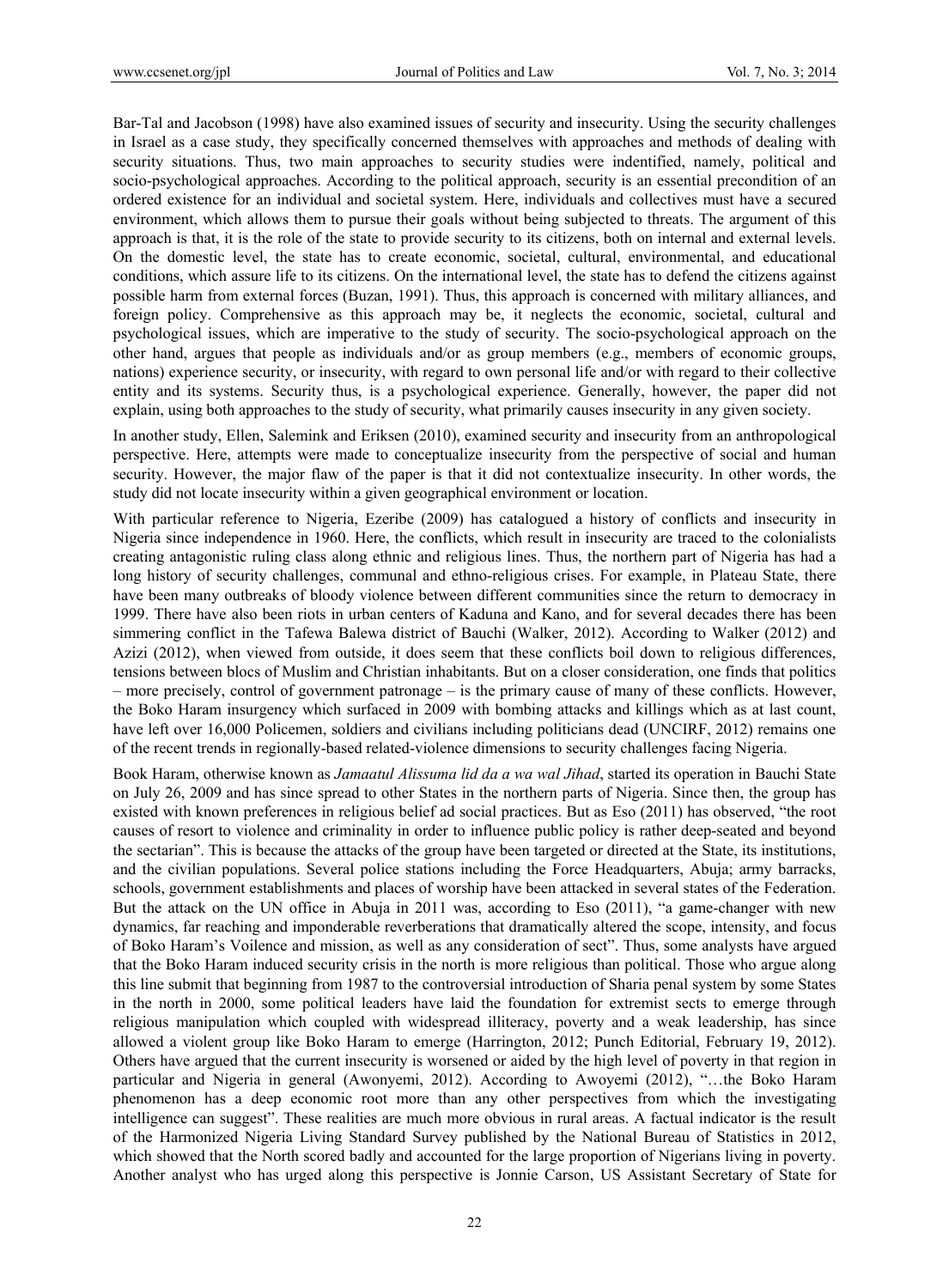African Affairs. According to him, "religion is not driving extremist violence either in Jos or northern Nigeria" (Harrington, 2012). Others have contended that violence in the north is orchestrated by the betrayal of peoples trust in government. According to Mr. Terence McCulley (the US Ambassador to Nigeria), the betrayal of people by the governments and the low level of government presence provided criminals a platform to launch insurrection being witnessed across northern Nigeria (Benjamin, Ogunmola, Joseph & Ibrahim, 2012). Be that as it may, the major focus of this paper is to examine the impact of insecurity on the socio-economic development of northern states.

Other security analysts have contended that the current security challenges confronting the Nigerian state is capable of making the country porous for internal and external subversion and insurrection. Thus, they have called for more stringent security measures and policies rather than being saddled with peace-keeping operations in other countries while lacking the ability to deal with internal security crisis, conflicts and tensions. Finally, these analysts have submitted that current national defense budget and policy should be properly channeled towards economic, social and political development (Agbambu, 2011; Azazi, 2012).

#### *2.2 Theoretical Framework*

This work utilized the Instrumental Theory of or violence. This is because; apart from its ability to explain the organizational structure of violent groups such as Boko Haram, the theory adequately captures and explains the whole gamut of explanatory variables and the dynamics that inform the reasons why violent groups operate and their methodology of operation. The Instrumental Theory of violence is associated with scholars such as Edward Mickolus (1976), Richard Betts (1982), and Martha Crenshaw (1985). It is premised on the assertion that the act of terrorism is a deliberate choice by a political actor and that the organization, as a unit, acts to achieve collective values, which involve radical changes in political and social conditions (Crenshaw, 1985:13). Here, terrorism is interpreted as a response to external stimuli, particularly government actions. The major thrust or basic assumption of this theory is that violence is intentional. Terrorism is a means to a political end. Schelling (1966) suggests that terrorism is one form of violent coercion, a bargaining process based on the power to hurt and intimidate as a substitute for the use of overt military force. As such it is similar to other strategies based on the power to hurt rather than conventional military strength. Within this context, terrorism is meant to produce a change in the government's political position, not the destruction of military potential. The theory also submits that non-state organizations using terrorism is assumed to act on the basis of calculation of the benefit or value to be gained from an action, the cost of the attempt and of its failure, the consequences of inaction, or the probability of success. According to Betts (1982), violent actions may occur for several reasons; the value sought for is overwhelmingly important; costs of trying are low; the status quo is intolerable; or the probability of succeeding (even at high cost) is high. Thus, violent groups may act out of anticipation of reward or out of desperation, in response to opportunity or to threat. This strategic perspective, according to Betts (1982), is a conceptual foundation for the analysis of surprise attacks. Thus, he concludes that violence is par excellence a strategy of surprise, necessary for small groups who must thereby compensate for weakness in numbers and destructive capability.

Applied within the context of Nigeria' security challenges, the Boko Haram Islamic sect believes that politics in northern Nigeria has been seized by a group of corrupt, false Muslims and thus seeks to wage a war against them, and the Federal Republic of Nigeria generally, to create a "pure" Islamic state ruled by Sharia law. Since August 2011 Boko Haram has planted bombs almost weekly in public places or in churches in Nigeria's north east region in particular and the north in general. The group has also broadened its targets to include setting fire to schools. In March 2012, some twelve public schools in Maiduguri were burned down during the night, and as many as 10,000 pupils were forced out of education (Walker, 2012).

Though the theory explicitly explained the organizational structure of violent groups like Boko Harram, the variables and dynamics that inform the reasons why they operate and their method of operations, using the same theoretical framework, it becomes difficult to establish any link between the operations of Boko Harram and the socio-economic activities of northern Nigeria.

## **3. Globalization as Force Multiplier of Terrorism: Evidence from Nigeria**

Multiplication of actors in international relations is one of the major trends in the development of contemporary international politics. This came to a climax in the twenty – first century. These actors are classified into state and non-state actors. Among the non-state actors in international politics are international terrorist groups otherwise called "violent non-state actors" (Williams, 2008). All non-state actors in international politics whether violent or not, have some features and characteristics in common that enable them to initiate, participate and, often, influence the outcome of international relations. One of such characteristics is that they espouse and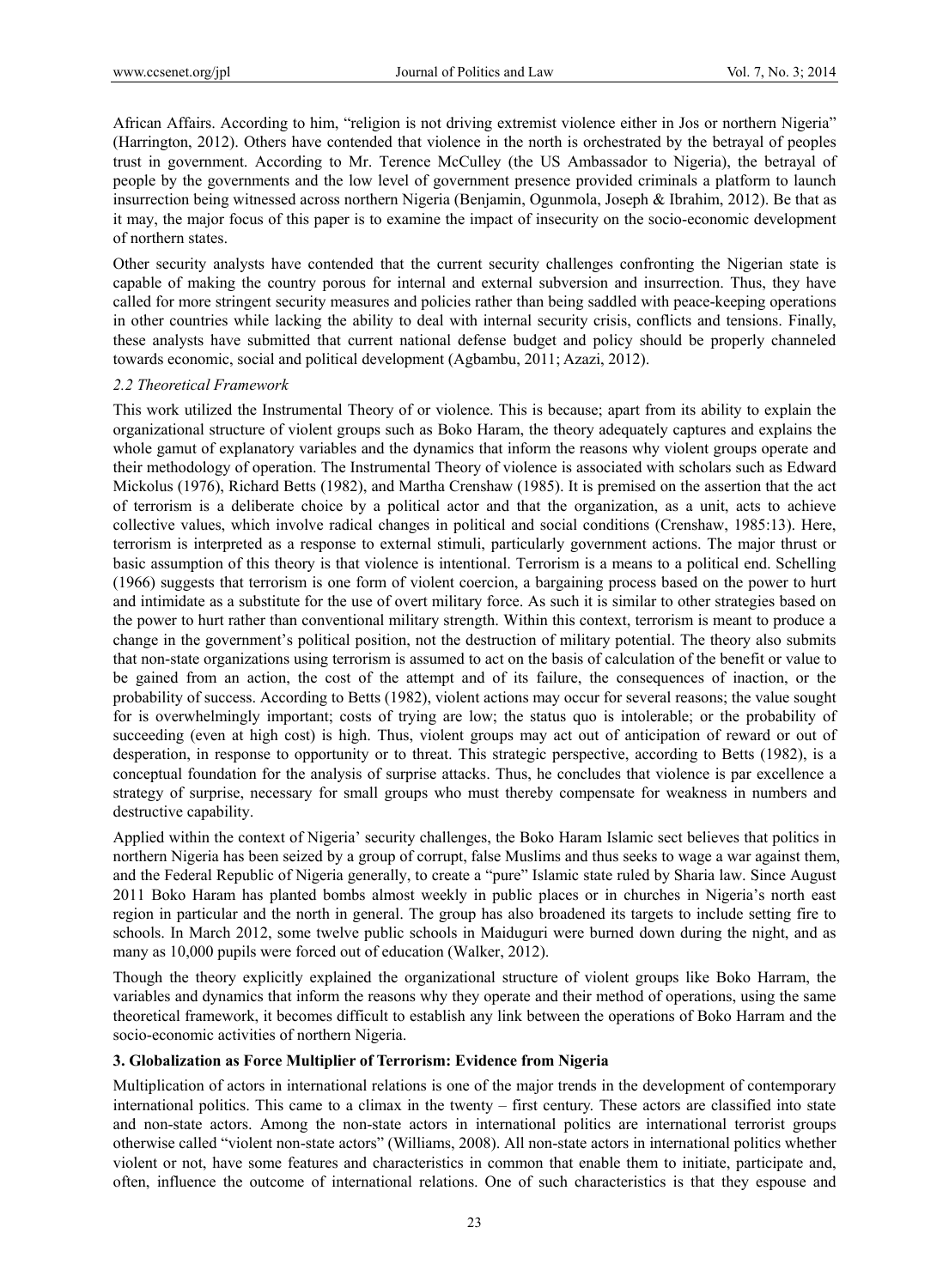promote ideas, beliefs and courses of action whose impacts cut across several independent and sovereign states. Thus, whether it is the international working class ideology of Marx, Charismatic Catholicism, or ethnic minorities such as the Ogonis of Nigeria and native Indians of the Amazon forest or the Boko Haram insurgent group in the northern part of Nigeria or the Al-Qaeda terrorist networks, these movements have become recognized and are increasingly gaining global relevance and significance.

A number of scholars (Williams, 2008; Negroponte, 2006; Ampatuam, 2003) have successfully established a nexus between the emergence and prevalence of modern international terrorism and globalization especially since the twenty – first century. According to Williams (2008), although terrorism has a long historical background, an important factor in the understanding of the rise of Violent Non-State Actors (VNSAs), over the last few decades is globalization. Williams submits that not only has globalization challenged individual state's capacity to manage economic affairs, it has provided facilitators and force multipliers for VNSAs. According to him, global flow of arms, for example is no longer under the exclusive control of nation – states. Illicit arm dealers have become transnational players and have contributed to a diffusion of military power that has provided VNSAs with weapon capabilities that allow them to challenge government forces. In a similar vein, globalization has allowed Violent Non-State Actors to develop transnational social capital and to create alliance and generate support outside their immediate area of operations. Globalization, along with the rise of illicit global economy has also provided funding opportunities for Violent Non-State Actors and other terrorist groups generally.

In 2006, John Negroponte, then Director of U.S. National Intelligence wrote thus;

*The 21st century is less dangerous than the 20th century in certain respects, but more dangerous in others. Globalization, particularly of technologies that can be used to produce weapons of mass destruction (WMD), has led to the spread of jihadist movements, and of course, the horrific events of September 11, 2001 (Negroponte, 2006:1, 2).* 

In addition, Ampatuam (2003:1) submits that while globalization has brought unprecedented development and progress to people, it has also unleashed negative aspects such as "facilitating international terrorism and other forms of transnational crimes." According to him, transnational terrorism is a global phenomenon which is seen as one of the most destructive. The September 11, 2001 attacks on the United States of America illustrate the lethality of this threat.

In Nigeria, globalization has facilitated the prevalence of terrorism and violent groups such as the Boko Haram and the many militant groups in the Niger Delta region. This is evident in the method and means of their funding, supply of logistics and weapon system, training, coordination and flow of information of the groups. For instance, the security operatives in Nigeria have established a link between the Boko Haram and the many terrorist groups that are directly or otherwise engaging in the current political and security crises in the West African state of Mali, namely the Islamist Ansar Dine ("Defenders of the Faith"), Al Qaeda in the Islamic Maghreb (AQIM) and *Jama'a al Tawhid wa al Jihad fi Gharb Afriqiya* (The Movement for Unity and Jihad in West Africa, MUJWA), from where its operations and activities are coordinated. The Boko Haram group also has ties with Somalia's al-Shabaab while its membership has spread to other West African countries such as Cameroun, Benin Republic, Niger, Mauritania, and Chad which also provides sanctuary for the group's members (Okpaga, Chijioke & Eme, 2012).

Secondly, because violent groups receive both funding and logistics from international sources and because globalization has enabled illicit arms dealing and free movement of goods and services and illicit global economy such as oil bunkering to flourish, many of these groups have sprung up. This is mostly the case with the militant groups in the Niger Delta region where groups such as the Movement for the Emancipation of the Niger Delta (MEND) led by Henry Okah, the Niger Delta People's Volunteer Force (NDPVF) led by Alhaji Asari Dokubo, the Niger Delta Vigilante force (NDVF) led by Ateke Tom, the Bush Boys, the Martyrs Brigade among others operate (Cesarz, Morrison & Cooke, 2003).

Apart from their international connections, sources of funding and logistics, the organizational structures, coordination of the activities and operations of the terrorist groups have been enhanced by the use of global system of communication such the cell phones, internet, websites, media releases. These are all processes of globalization (Afoaku, 2011). Thus, sources of funding, training and supply of weapons of terrorist groups have been aided by a global system that encourages free flow of liquid cash, information and easy movements of human beings. A recent United States report indicated that Boko Haram receives funding and training from international terrorist groups such as al-Qaeda in the Middle East, al-Qaeda in the Islamic Maghreb (AQIM) and radical Islamic group, Al-Muntada Trust Fund, based in the United Kingdom (Nigerian Tribune, February 12,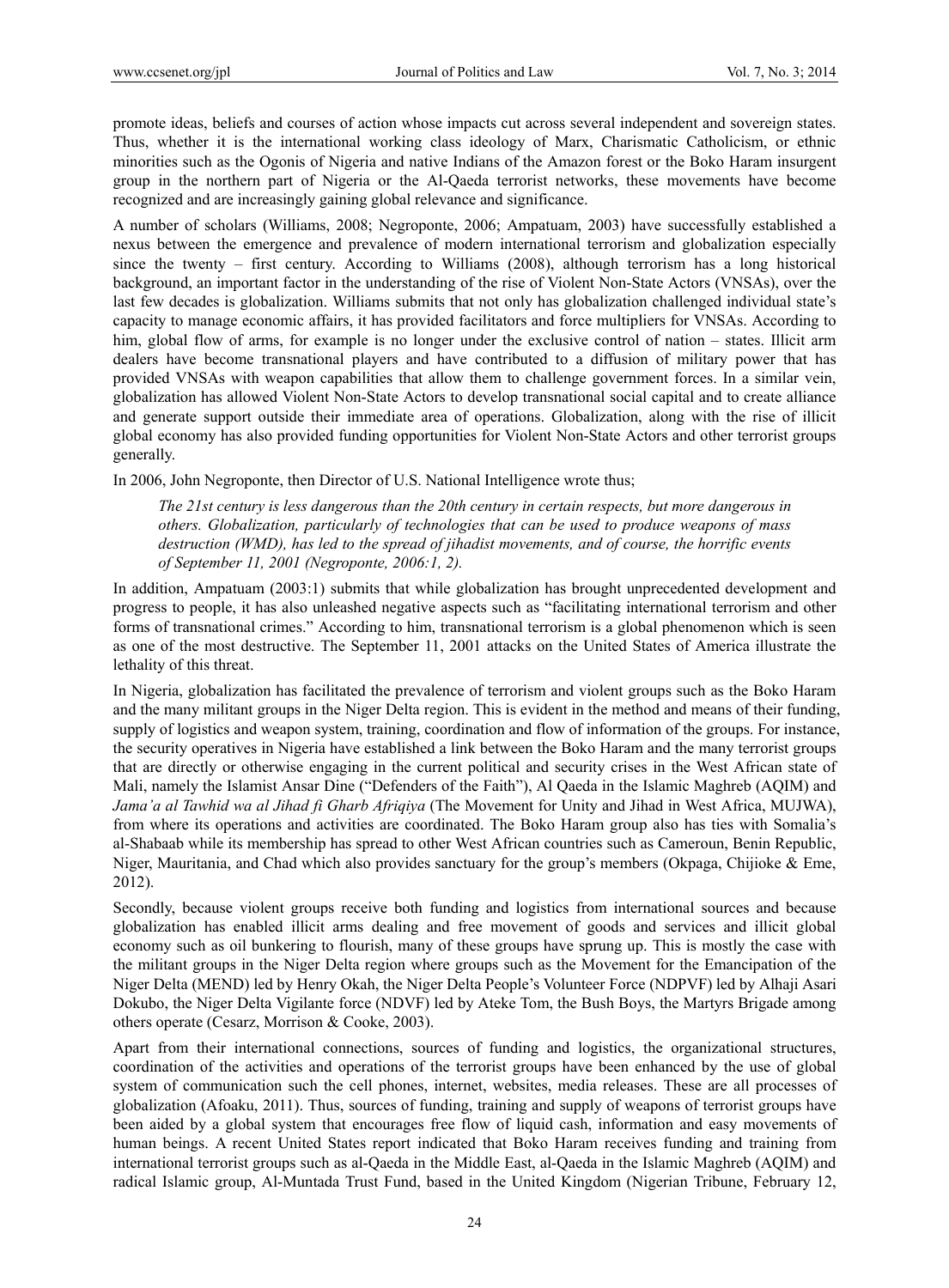2012). With regard to the Niger Delta Militants, Ebienfa and Nwaodike (2010) have argued that globalization has swell up the capacity of the Militant groups in terms of logistics, funding and training opportunities. This according to them is evident by the fact that advances in communication and information technologies now have serious implications and outcomes on the Niger Delta crisis. As for the sources of the Militants' weapons, analysts have submitted that illicit arm dealers created by a global system of interconnectedness supply weapons from various locations. In 2006, the River State Police Command arrested one Chris Ndudi Njoku, a 45 year-old Nigerian who along with his foreign counterparts, specializes in the importation of prohibited firearms into Niger Delta region. This coincided with the arrest in South Africa of a leader of the Movement for the Emancipation of the Niger Delta (MEND), the most potent and leading Militant group in the region, for acquisition of illegal arms and weapons (CEHRD, 2006). Consequently analysts have argued that in identity terms, without the power of the internet and social media, al-Qaeda's efforts to project and position radical Islam as an alternative response to 'Western modernity' could not have been nearly as global in scope (Trzeciak-Duval & Van Veen, 2012). The same applies to the operations of the militants and Boko Haram in the Niger Delta region and northern part of Nigeria respectively.

The effort of the Nigerian state and its security operatives in combating ethnic and regional violence have on the one hand been sustained by the process of globalization and on the other retarded by the same global process. For instance, the State Security Service agents have depended on modern technologies of global communication in tracking the movements and trailing the operations of militant and violent groups within and outside the state. The arrest of key members and leaders of these been facilitated by multiplicity of factors such as the use of modern communication gadgets and cooperation with international security agencies, multilateral military organizations and national governments. The recent security agreement between the Nigerian government and the Cameroonian, Chadian and Nigerien authorities to closely monitor their borders, as well as the bilateral agreements between Nigeria and some Western countries and the United States to assist in combating the activities of these groups in Nigeria are evident (Okpaga, et al, 2012:86). However, the security operatives in Nigeria have not been successful in blocking the international sources of funding, provision of logistics and supply of weapons for violent groups despite attempts to do so. Consequently, it can be reasonably asserted that globalization has both strengthened and weakened the role of the Nigerian state in contending with violent groups in the country. Thus, like most states, intensifying global transformations in Nigeria is meeting with adventurous and empowered individuals and groups and has begun to allow the creation of autonomous and independent non-state actors as security challengers. This has ultimately forced nation states into a struggle against newly emerging actors whom they are poorly prepared to encounter. As Aydinli (2006) has argued, this rising security challenges posed by these violent non-state actors are exceeding the capabilities of states and those who act on their behalf to contend with.

#### **4. National Security Challenges in Nigeria**

From the foregoing, it is taken for granted that international terrorism has in the recent past been propelled by the current form and dimension of globalization. However, a more worrisome dimension is not what propels international terrorism, but that international terrorist groups not only represent a common challenge to national and international security, they have also, in the twenty – first century, emerged so powerful that the state monopoly of the use of force is increasingly being reduced to a convenient fiction such that relatively few of the sovereign states represented in the United Nations can truly claim monopoly of force within their territorial borders.

In Nigeria, the preponderance of militia and violent groups with international linkages has constituted potent threats to national security and economy, unity, sovereignty and territorial integrity of the state and its citizens. For instance, the activities of the groups have resulted in the loss of lives and property. A recent statistics released by Niger Delta Development Monitoring and Corporate Watch (NIDDEMCOW), a non-governmental organization, shows that between 1999 and 2007, a total of 308 hostage taking incidents occurred in the region. A breakdown of this record shows that Bayelsa State was on the lead with 131 incidents. Rivers State had 113; Delta State 45, while Akwa Ibom had the least record of 15. The record further shows that in 2003, 18 oil workers were taken hostage in Bayelsa, in 2004, 5 hostages, 39 in 2006 while between January and June, 2007 69 people were taken hostage, out of which 50 were soldiers. Within the period under review, Rivers State recorded 2 incidents in 1999, one in 2005, 55 in 2006 and 60 as at June, 2007, with 26 soldiers, 1 woman and a three year-old child involved. Unfortunately, the situation has since then deteriorated and the spate of militancy, hostage taking and kidnapping incidents have increased in scope and tempo covering virtually all the oil producing states of Nigeria.

In addition, militant groups have carried out deadly and paralyzing attacks on oil and gas facilities with their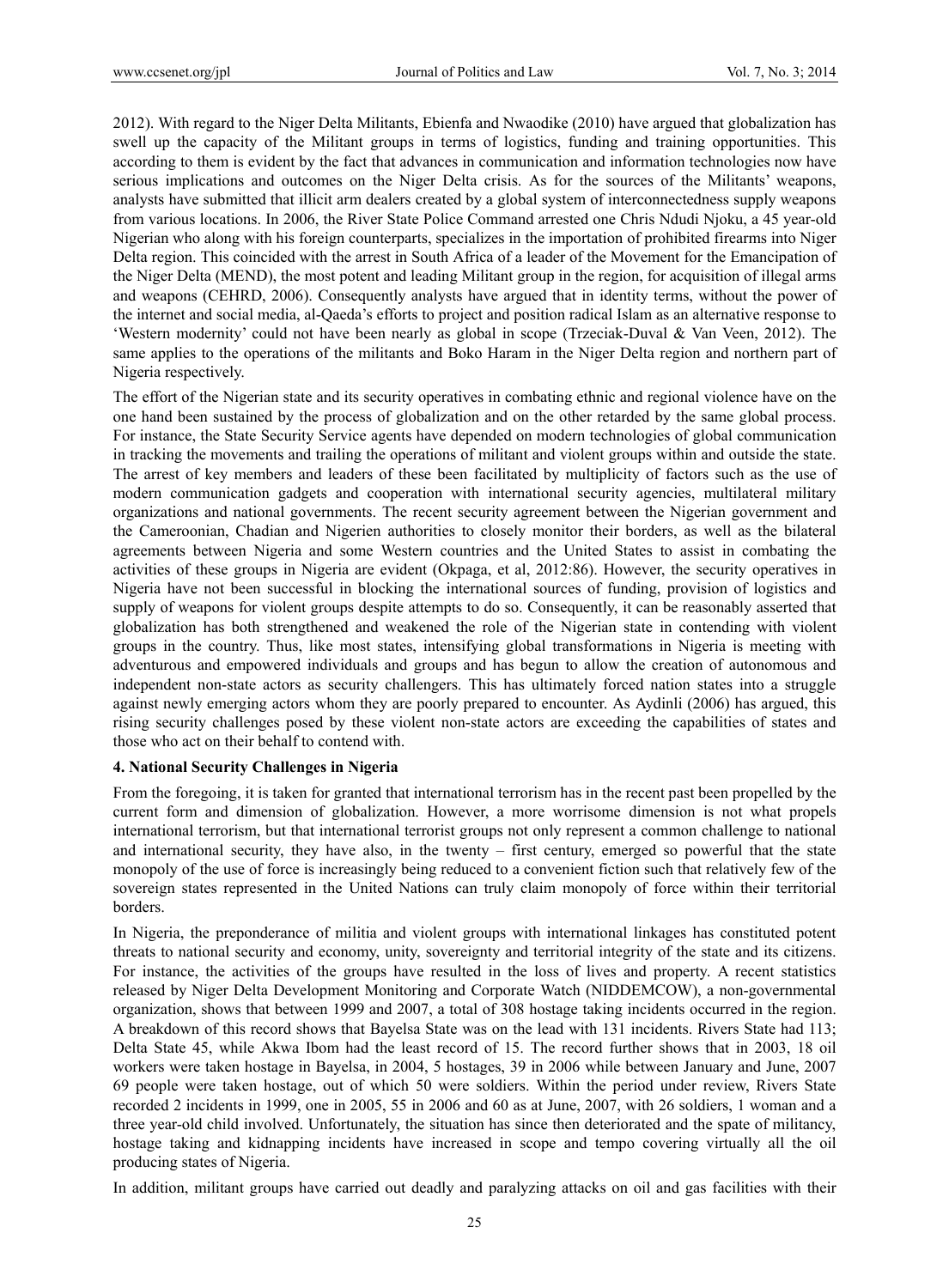weapons. For instance, on March 16, 2003, Shell Petroleum Development Corporation (SPDC), Nigeria's biggest oil producing company, evacuated non-essential staff from its facilities in Warri, Delta State, and shut down oil production, following a mouth of mounting unrest by ethnic Ijaw militant groups that culminated in an attack on the Nigerian Navy on the Escravos River that left seven people dead, several soldiers wounded, and significantly disrupted riverine travel. Subsequent attacks by militants killed one Chevron contract worker and five TotalFinalElf (IFE) personnel, while gunfire badly damaged a shell helicopter seeking to evacuate employees (Cesarz, et al, 2003:1). On July 12, 2006, the Movement for the Emancipation of the Niger Delta (MEND) combatants killed four naval personnel and injured three soldiers who were escorting a Chevron oil tanker along Chomoni creeks in the Warri South West Local Government Area of Delta State. On the eve of the Governorship and House of Assembly elections on April 14, 2007, armed militants attacked the Mini-Okoro, Elelenwo Police Stations, killing many police officers during the attack. On Tuesday, January 1, 2008, the Niger Delta Vigilante Force (NDVF) attacked two Police Stations and a five star hotel in Port Harcourt. The list of attacks is long and seemingly endless. The latest being the bomb blast at Eagles Square in Abuja on October 1, 2010 by Movement for the Emancipation of the Niger Delta, MEND. Though some analysts have contended that the issue at stake in the Niger Delta is the demand by ethnic nationalities for greater autonomy and control of the oil resources, equitable distribution of the benefits of oil mineral exploitation, environmental justice and the development of the region, yet the activities of the militants constitute acts of international terrorism having taken up arms against the Nigerian state, kidnapped expatriate oil workers and blown up oil installations belonging to oil Multinational Corporations.

On the other hand, the Boko Haram group, otherwise called Jamaatul Alissunna lid da a wa wal Jihad, surfaced with bombing attacks and killings which as at the last count, have left over 10,000 Policemen, Soldiers and civilians including women and children dead (USCIRF, March 20, 2012; IOL News, 2012) (see Table 1).

| Date              | Incidence & State of Occurrence                                         | <b>Responsibility</b> |
|-------------------|-------------------------------------------------------------------------|-----------------------|
| July 27, 2009     | Attack on Potiskum Divisional Police Headquarters, Yobe State leading   | Boko Haram            |
|                   | to the death of 3 Police Officers and 1 Fire Service Officer            |                       |
| March 13, 2010    | 300 persons killed in an operation in the Northern part of Jos, Plateau | Boko Haram            |
|                   | <b>State</b>                                                            |                       |
| September 7, 2010 | Bauchi Central Prison was set ablaze and leading to the setting free of | Boko Haram            |
|                   | Sect member                                                             |                       |
| October 1, 2010   | Eagle Square Bomb Attacks, Abuja                                        | MEND.                 |
| December 24, 2010 | 8 people killed in a bomb attack in Barkin Ladi, Jos, Plateau State     | Boko Haram            |
| December 31, 2010 | 10 persons killed in Abuja Bomb Attacks at Mogadishu Mammy Market       | Boko Haram            |
| January 21, 2011  | 8 persons killed by gunmen in Maidugri, Borno State                     | Boko Haram            |
| March 2, 2011     | 2 Police Officers attached to the residence of the Divisional Police    | Boko Haram            |
|                   | Officer, Mustpha Sandamu at Rigasa area of Kaduna State killed          |                       |
| March 30, 2011    | Bom explosion in Damaturu, Yobe State                                   | Boko Haram            |
| April 8, 2011     | 8 serving Corps Members killed in a bomb explosion at INEC Office,      | Boko Haram            |
|                   | Suleja, Niger State                                                     |                       |
| April 22, 2011    | Yola Jail Break (Boko Haram frees 14 prison inmates)                    | Boko Haram            |
| April 29, 2011    | Bomb attack at the Army Barracks in Bauchi State                        | Boko Haram            |
| May 29, 2011      | 1. Bomb blasts in Zuba International Market, Abuja.                     | Boko Haram            |
|                   | 2. Bomb blasts in a market near 33 Artillery Brigade, Bauchi.           |                       |
|                   | 3. Bomb blasts in Zaria, Kaduna State.                                  |                       |
| June 7, 2011      | 5 persons killed in a series of bomb blasts in Maiduguri, Borno State   | Boko Haram            |
| June 16, 2011     | Bombing of Police Force Headquarters, Abuja.                            | Boko Haram            |

Table 1. Timeline of terrorism-related violence in some parts of northern Nigeria (July 2009 – July 2012)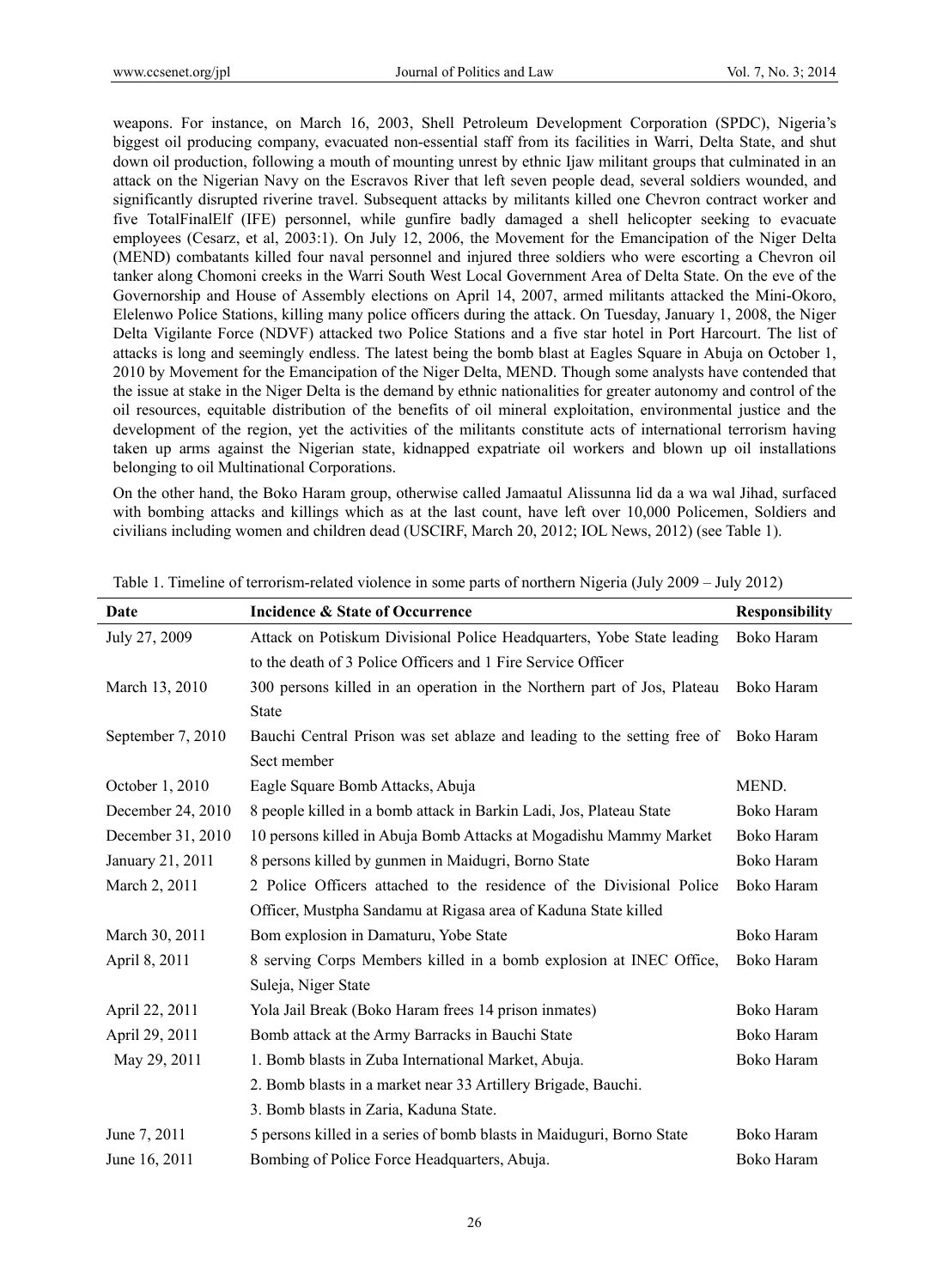| June 16, 2011     | 4 children killed in a bomb blast at Damboa town, Maiduguri, Borno<br><b>State</b>                             | Boko Haram |
|-------------------|----------------------------------------------------------------------------------------------------------------|------------|
| June 20, 2011     | 7 Police Officers killed in a gun attack at Kankara Police State, Katsina                                      | Boko Haram |
|                   | State and 2 security men guarding a property opposite the Police Station                                       |            |
| June 26, 2011     | Bomb attacks in a beer garden in Maiduguri.                                                                    | Boko Haram |
| June 10, 2011     | Over 31 persons killed in a clash between sect members and security<br>operatives in Maiduguri, Borno State;   | Boko Hara  |
| July 10, 2011     | Bomb attacks at All Christian Fellowship Church in Suleja, Niger State                                         | Boko Haram |
| July 11, 2011     | Explosion at a recreation centre along Fokados Street, Kaduna, Kaduna<br><b>State</b>                          | Boko Haram |
| July 15, 2011     | 5 persons killed in an explosion in Maiduguri, Borno State                                                     | Boko Haram |
| July 23, 2011     | 3 Military Officers injured in a bomb blast near the Palace of the Shehu                                       | Boko Haram |
|                   | of Borno, Abubakar Garbai Elkanem                                                                              |            |
| August 12, 2011   | Prominent Muslim Cleric, Liman Bana is shot dead in Maiduguri.                                                 | Boko Haram |
| August 26, 2011   | United Nations House bombing attacks in Abuja                                                                  | Boko Haram |
| September 12 2011 | 7 persons including 4 Police Officers killed in a bomb explosion at a<br>Police Station in Misau, Bauchi State | Boko Haram |
| September 17 2011 | Brother-in-law to Mohammed Yusuf, the slain leader of Boko Haram,                                              | Boko Hara  |
|                   | Babakura Fugu, shot dead in front of his house by 2 gun men two days                                           |            |
|                   | after after he was visited by former President Obasanjo                                                        |            |
| October 3, 2011   | 3 persons killed in an attack in Baga Market in Maiduguri, Borno State                                         | Boko Haram |
| November 4, 2011  | 150 persons killed in a bomb attack in Damaturu, Yobe State                                                    | Boko Haram |
| November 27 2011  | 7 persons killed in attacks in Geidam, Yobe State                                                              | Boko Haram |
| December 18, 2011 | 3 members of the Sect killed when their bomb detonated in Shuwari,<br>Maiduguri, Borno State                   | Boko Haram |
| December 22, 2011 | 4 persons severely injured by explosions and gun shots in Borno State                                          | Boko Haram |
| December 24, 2011 | 80 persons killed in multiple bomb attacks in Jos, Plateau State                                               | Boko Hara  |
| December 25, 2011 | 50 killed in bomb attacks at St. Theresa's Catholic Church, Madalla,<br>Niger State.                           | Boko Haram |
| December 30, 2011 | 7 people killed in Maidugri, Borno State                                                                       | Boko Haram |
| January 5, 2012   | Bomb attacks in a Church in Gombi, Adamawa State                                                               | Boko Haram |
| January 6, 2012   | Gunmen attacked a Town Hall Meeting by Igbo Traders in Mubi,                                                   | Boko Haram |
|                   | Adamawa State.                                                                                                 |            |
| January 20, 2012  | 250 people killed multiple bombing of Churches and businesses in Kano                                          | Boko Haram |
| January 22, 2012  | 2 Churches bombed, 2 military offices, a DPO and 8 others killed by                                            | Boko Haram |
|                   | gunmen at the Headquarters of Tafawa Balewa LGA, Bauchi State                                                  |            |
| January 26, 2012  | Bomb explosion in Sabon Gari, Kano State                                                                       | Boko Haram |
| January 28, 2012  | 1 killed in Ngala, Borno State                                                                                 | Boko Haram |
| January 30, 2012  | 6 people killed in Maidugri including 2 Air Force officers                                                     | Boko Haram |
| February 4, 2012  | 2 people killed in Damboa, Borno State                                                                         | Boko Haram |
| February 5, 2012  | SSS agent killed in Yobe State                                                                                 | Boko Haram |
| February 7, 2012  | Attack on Kaduna Markets and Military Barracks which resulted in the<br>death of 5 people                      | Boko Haram |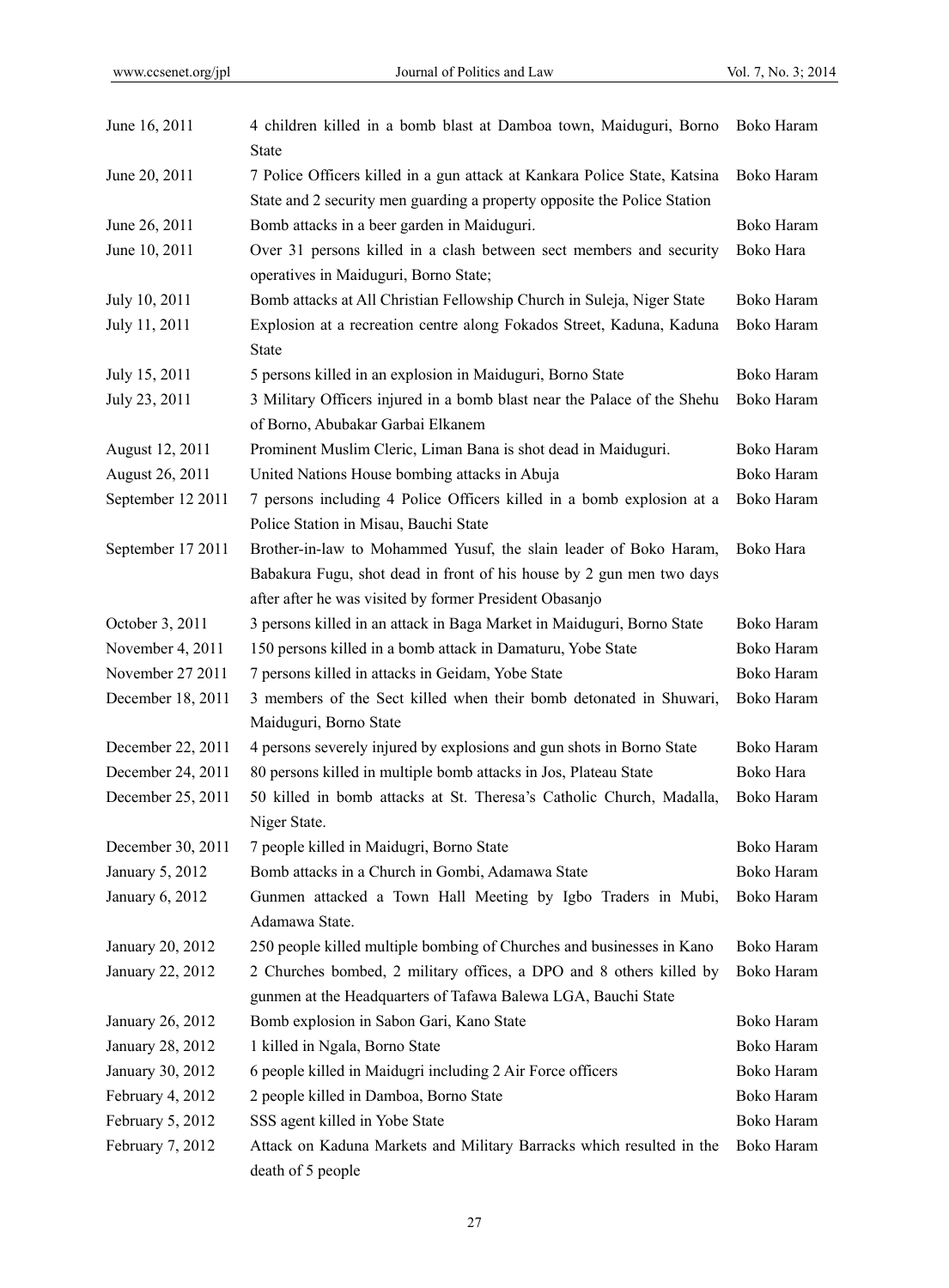| January 7, 2012    | Attack in Kano State that led to the death of 10 persons                   | Boko Haram      |
|--------------------|----------------------------------------------------------------------------|-----------------|
| February 8, 2012   | Nigeria Army Headquarters suicide bomb attack, Kaduna State.               | Boko Haram.     |
| February 10, 2012  | JTF-Boko Haram shoot-out in Maidugri, Borno State in which 4 persons       | Boko Haram      |
|                    | died                                                                       |                 |
| February 10, 2012  | Attack on Police State and Shari Quarters in Kano State                    | Boko Haram      |
| February 15, 2012  | 2 Police Officers killed in Minna, Niger State                             | Boko Haram      |
| February 16, 2012. | Gunmen invaded Lokoja Prisons in Kogi Stat, killed a Warder and freed      | Boko Haram      |
|                    | 119 inmates                                                                |                 |
| February 17, 2012  | 2 people killed in Geldam, Yobe State                                      | Boko Haram      |
| February 17, 2012  | 5 people killed in Maidugri metropolis, Borno State                        | Boko Haram      |
| April 8, 2012      | Violent group bombed a Church in Kaduna on Easter                          | Boko Haram      |
| April 26, 2012     | Coordinated bomb attacks in ThisDay and Daily Sun Newspapers offices       | Boko Haram      |
|                    | in Abuja and Kano                                                          |                 |
| May 2, 2012        | Gunmen attacked Potiskum cattle market in Yobe States with explosives      | Armed Robbery   |
| June 3, 2012       | Church bombing in Bauchi State.                                            | Boko Haram      |
| June 17, 2012      | Coordinated bomb attacks in 3 different churches in Zaria, Kaduna and      | Boko Haram      |
|                    | Yobe State.                                                                |                 |
| July 7, 2012       | Barkin Ladi and Riyom Villages, Jos attack                                 | Fulani herdsmen |
| July 8, 2012       | Matse Village, Jos Massacre in Plateau State that resulted in the death of | Gunmen          |
|                    | Senator Gyang Dantong, Plateau State House of Assembly Majority            | suspected to be |
|                    | Leader and 50 others.                                                      | Fulani herdsmen |

Source: Author's compilation from various sources

The operations of the group started in Bauchi State on July 26, 2009 and have since spread to other parts of Nigeria especially the northern states. The group has since existed with known preferences in religious belief and social practices. But as Eso (2011) has observed, "the root causes of resort to violence and criminality in order to influence public policy is rather deep-seated and beyond the sectarian". This is because the attacks of the group have been targeted or directed at the State, its institutions, and the civilian populations. Several police stations including the Force Headquarters, Abuja; army barracks, schools, government establishments and places of worship have been attacked in several states of the Federation. But the attack on the UN House in Abuja in 2011 was, according to Eso (2011), "a game changer replete with new dynamics, far reaching and imponderable reverberations that dramatically altered the scope, intensity, and focus of Boko Haram's violence and mission, as well as any consideration of sect". Apart from the threat to live, national security, unity, sovereignty and territoriality, the operations of these violent groups have also impacted negatively on the Nigerian economy. For instance, in 2008 alone, it is estimated that Nigeria lost over 3 trillion Naira as a result of militancy in the Niger Delta while Boko Haram has caused extensive damage to property and reduced government revenue with a negative impact on the socio-economic development of the northern region in general and North-East states in particular (see Table 2).

| Table 2. Internally generated revenue summary of north-east states (2010-2013) |  |  |  |
|--------------------------------------------------------------------------------|--|--|--|
|--------------------------------------------------------------------------------|--|--|--|

| S/N | <b>State</b> | 2010             | 2011             | 2012             |
|-----|--------------|------------------|------------------|------------------|
|     | Adamawa      | 4,208,037,777.45 | 4,117,975,681.95 | 4,615,407,803.00 |
|     | <b>Borno</b> | 2,108,612,985.25 | 2,282,102,699.76 | 2,444,613,205.37 |
|     | Gombe        | 2,954,868,598.34 | 3,153,362,788.35 | 3,717,188,863.22 |
| 4.  | Taraba       | 1,284,745,422.40 | 2,869,031,498.92 | 3,418,289,991.33 |
|     | Yobe         | 5,960,502,339.45 | 2,385,653,776.94 | 1,785,221,060.95 |
|     |              |                  |                  |                  |

Source: National Bureau of Statistics (2013)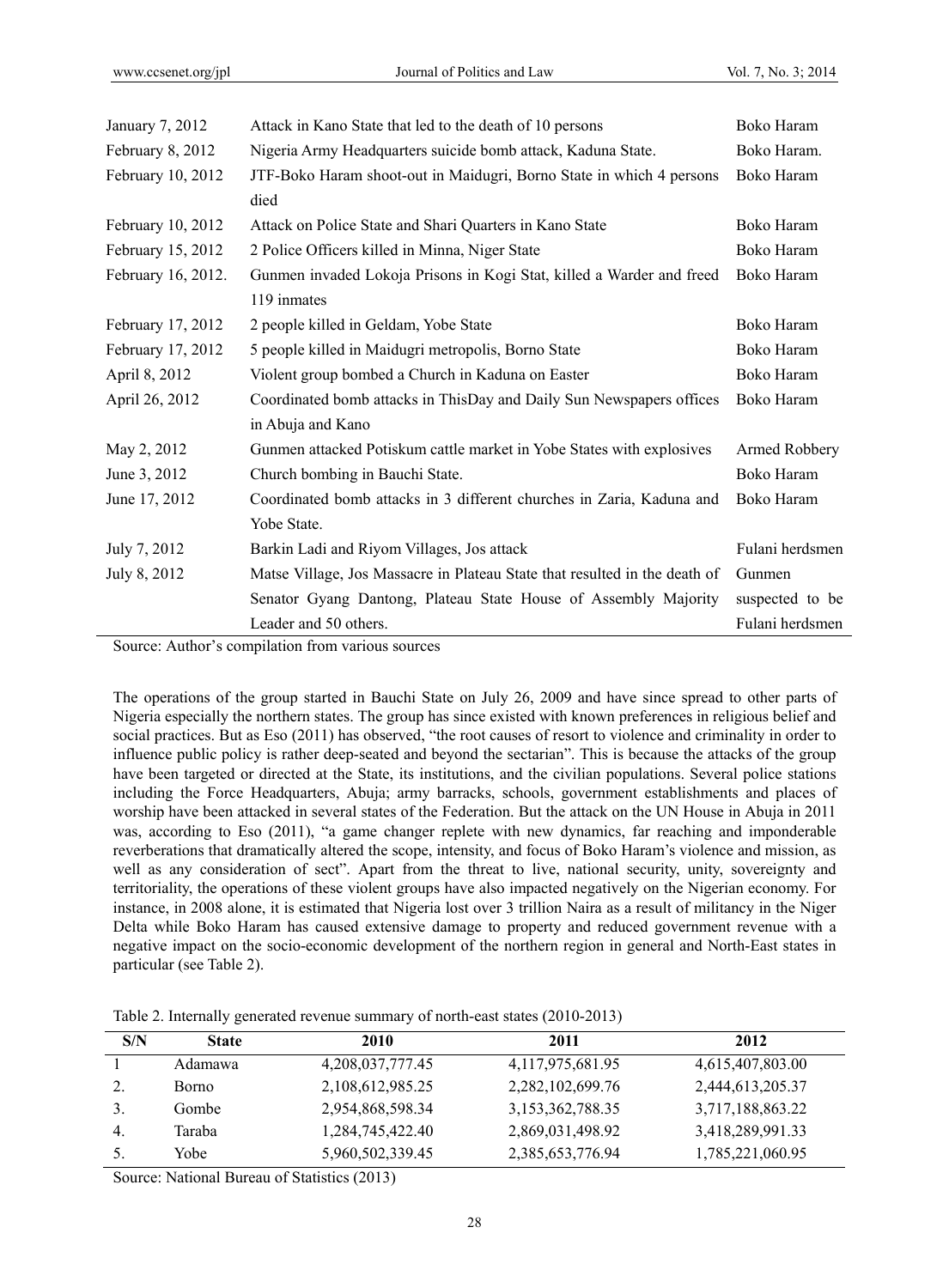

Figure 1. Internally generated revenue summary of north-east states (2010-2012)

Source: National Bureau of Statistics (2013)

The performance in government revenues in the states listed above has been staggering especially in Yobe and Borno States. This is attributed to the activities of violent groups like Boko Haram in that region. Compare this to the steady rise on government revenues in a region like the South-West where the activities of violent groups have been minimal (see Table 3)

Table 3. Internally generated revenue summary of south-west states (2010-2013)

| S/N | <b>State</b> | 2010               | 2011                  | 2012                  |
|-----|--------------|--------------------|-----------------------|-----------------------|
|     | Ekiti        | 1,554,020,325.64   | 2,489,797,191.33      | 3,787,607,515.35      |
| 2.  | Lagos        | 185,892,565,812.12 | 202, 761, 061, 678.04 | 219, 202, 426, 843.89 |
| 3.  | Ogun         | 7,917,662,341.92   | 10,838,698,403.20     | 12,438,765,025.22     |
| 4.  | Ondo         | 6,480,372,918.69   | 8,015,725,375.26      | 10,153,042,597.01     |
| 5.  | Osun         | 3,376,735,645.43   | 7,398,572,036.48      | 5,020,250,633.94      |
| 6.  | Oyo          | 10,488,362,233.80  | NА                    | 14,598,808,723.10     |
|     |              |                    |                       |                       |

Source: National Bureau of Statistics (2013)

From the foregoing, the challenges posed by the emergence of violent groups in Nigeria are enormous. Examples from the Niger Delta militancy and the Boko Haram insurgency in Nigeria indicate that what the groups represent in terms of the global potential and feasibility for non-state actors as security challengers with destructive capabilities rivaling those of the state is alarming. This is because their modus operandi has defiled national security mechanism and the strategic dexterity with which they operate coupled with the sophisticated nature of their weapons have raised such questions as to the source of their military training and experience, weapon system and general logistics making some analysts to have them linked to other international terrorist groups like Al-Qaeda.

## **5. The Imperative of Security Sector Reform in Nigeria**

From the foregoing analysis, the security crisis occasioned by terrorism in Nigeria not only challenges the adequacy and viability of Nigeria's security sector and its institutions in handling the crisis; it also points to the imperative of security sector reforms in Nigeria. There have however, been various attempts at security sector reforms in Nigeria since independence. At independence in 1960, government's primary mission was to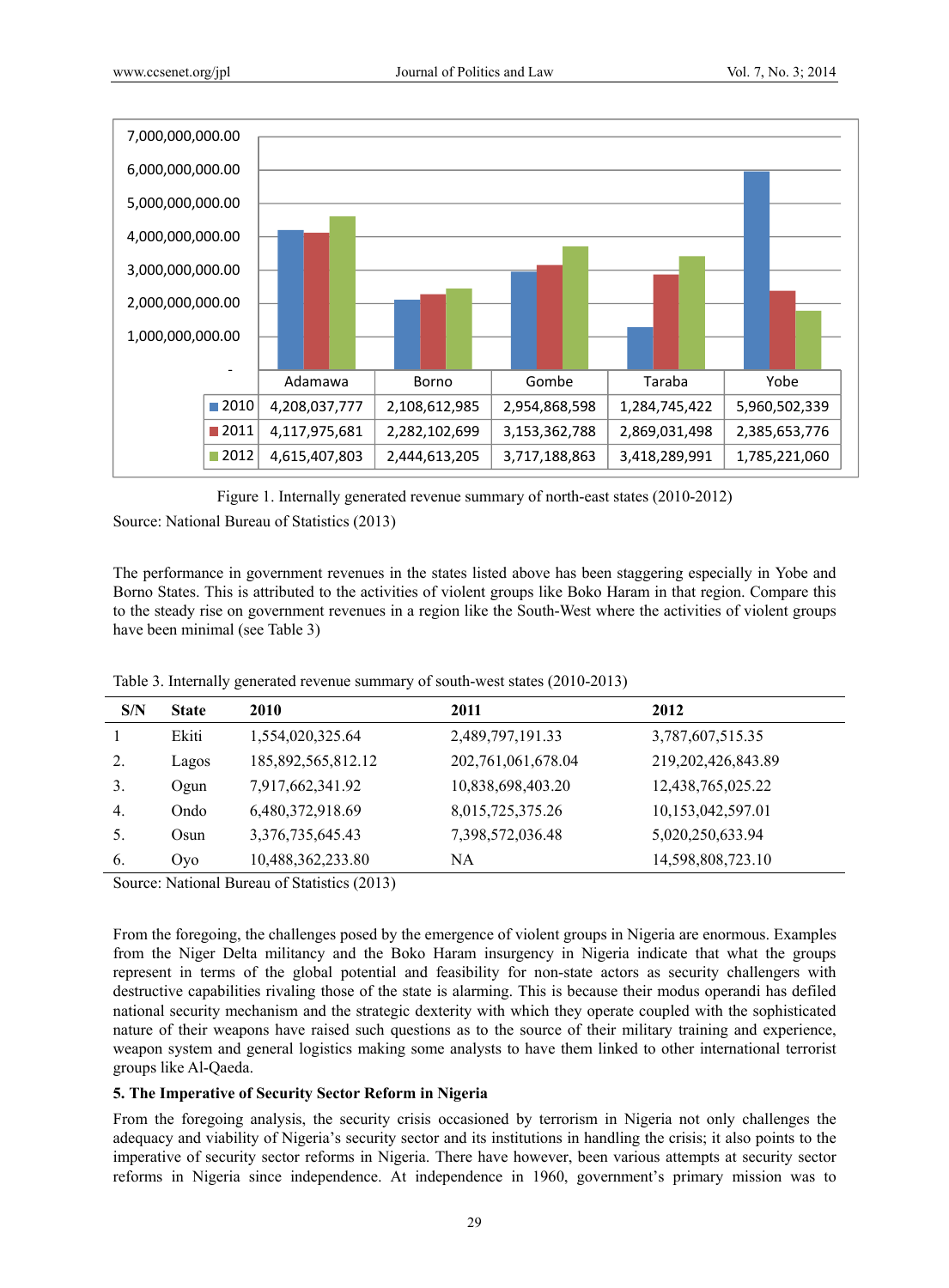safeguard the fledgling nation against external and internal attacks, leading to the Anglo-Nigeria Defence Agreement. However, popular protests by the Nigerian students against the agreement led to its abrogation in 1962 by the Nigerian government (Fayemi & Olonisakin, 2008).

Following Nigeria's return to democratic governance in 1999, the Olusegun Obasanjo-led regime instituted some reforms in the core security sector. Basically, the reforms aimed at;

1) De-politicization and subordination of the military to civil authority;

- 2) Constitutionalizing and redefining the role and mission of the military;
- 3) Reorientation and re-professionalization of the core security sector; and

4) Demilitarization of public order and increasing relevance of civil Policing (Abiodun, 2000). This is presented in a tabular form below;

| Year      | Reform                                                       | Regime                        | Output                                                                                                                                                                                                                                                                                                                                    | Outcome                                                                                |
|-----------|--------------------------------------------------------------|-------------------------------|-------------------------------------------------------------------------------------------------------------------------------------------------------------------------------------------------------------------------------------------------------------------------------------------------------------------------------------------|----------------------------------------------------------------------------------------|
| 1960-1966 | The Anglo-Nigeria<br>Defence<br>Agreement                    | Sir Abubakar<br>Balewa Regime | Government signed a pact with<br>the British government for the<br>training of Nigeria's security<br>forces.                                                                                                                                                                                                                              | Safeguard the newly<br>independent Nigeria<br>against external and<br>internal attacks |
| 1999      | De-politicization<br>of the Armed<br>Forces                  | Olusegun<br>Obasanjo Regime   | $(1)$ . The retirement of 93 armed<br>officials (53 from the army, 20<br>from the Navy, 16 from the<br>air-force and 4 from the police)<br>who had held political offices.                                                                                                                                                                | Subordination of the<br>Armed Forces to<br>Civil Authority                             |
|           |                                                              |                               | $(2).$ The<br>government's<br>of<br>announcement<br>an<br>anti-corruption crusade that saw<br>the immediate termination of<br>several contracts awarded by the<br>erstwhile military administration<br>as well as the setting up of a<br>judicial<br>commission<br>to<br>investigate<br>human<br>rights<br>violations under the military. |                                                                                        |
| 1999      | Re-orientation &<br>Re-professionaliza<br>tion Policy        | Olusegun<br>Obasanjo Regime   | $(1)$ . Re-equipping the services and<br>upgrading soldiers' welfare, albeit<br>within the limits of budgetary<br>allocation                                                                                                                                                                                                              | Professionalism in<br>the Armed Forces                                                 |
| 2000      | Demilitarization of<br>Public Order and<br>Civilian Policing | Olusegun<br>Obasanjo Regime   | of<br>37<br>$(1)$ . Creation<br>state<br>commands, 106 area commands,<br>925 police divisions, 2,190 police<br>stations throughout the country;                                                                                                                                                                                           | Improved<br>Police-Civilian ratio                                                      |
|           |                                                              |                               | $(2)$ . Increase of the number of to<br>police<br>officers,<br>120,000<br>to<br>address<br>the<br>personnel<br>acute<br>shortage                                                                                                                                                                                                          |                                                                                        |

Table 4. Tabular presentation of security sector reforms in Nigeria

Source: Authors' Compilation from information provided in Abiodun, A. (2000)

These reform efforts notwithstanding, security crisis has remained a recurrent decimal in Nigeria. The implication of this is that the reforms have not been able to address security challenges. The weaknesses of the reform have been largely due to its concentration on the core security sector at the neglect of other important sectors of national security. Thus, a fundamental approach to the reform might be to adopt an all encompassing and holistic approach. This calls for a broader definition and clarification of what security sector reform entails.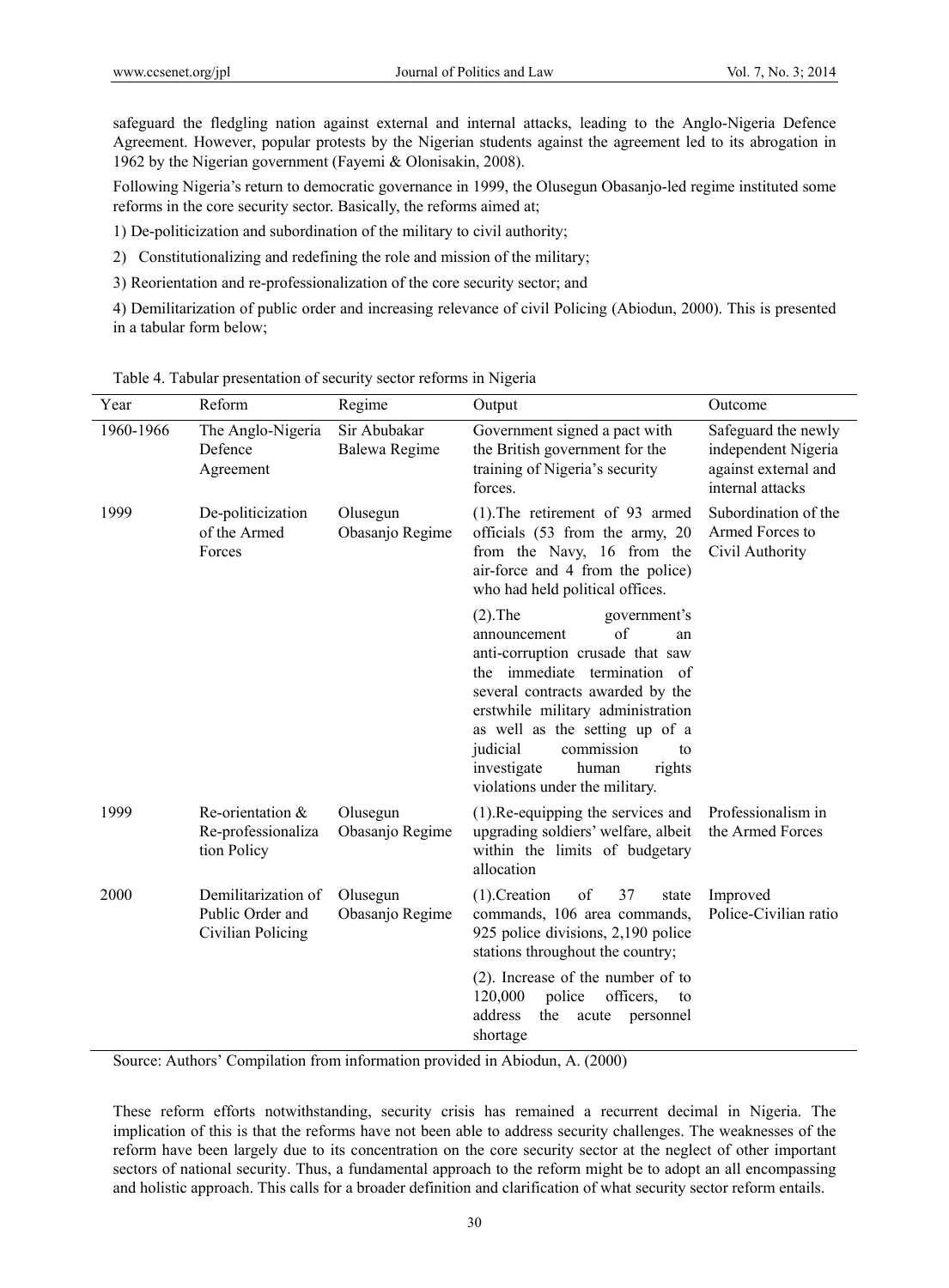Broadly, security sector reform is concerned with the efficient use of scarce resources to address issues and problems of insecurity through institutional reforms. Issues such as democratization of societies and political process, good governance, transparency and accountability, respect for human rights and adherence to rule of law, peaceful transformation of societies, human security and poverty reduction programmes make up the components (Commission on Human Security, 2003; Brzoska, 2003; Ball, et al, 2003). Therefore, a holistic approach to security sector reform in Nigeria will entail the development of effective legislation and the creation/strengthening of governmental institutions capable of providing security, reduce poverty and bridge socio-economic inequalities which in all cases result in aggressive behaviours among the less privileged as exemplified by the Niger Delta militancy and Boko Haram insurgency.

In addition, the Nigerian state and those involved in national and international security policymaking should study and thoroughly understand the operational methodologies and instruments of these violent groups and organizations and the threats from them through inter-institutional networking and intelligence gathering. Again, agreements must be reached between the Nigerian state and its immediate territorial neighbours and the entire West African sub-region and their governments for cooperation in various areas in order to curtail transnational crime and terrorism and reduce insecurity (Duru & Ogbonnaya, 2010).

Finally, for the core security sector, there is the urgent need for a complete and total overhauling of Nigeria's security institutions and agencies to meet the current security challenges. This will entail adequate training, funding and equipping of the security institutions, intensifying regular and timely legislative oversight of core security sectors in order to improve service delivery in the security sector.

## **6. Conclusion and Policy Recommendations**

#### *6.1 Conclusion*

Within the scope of this study, it is established that;

1) The activities and operations of regional based violent groups in Nigeria constitute threat to the sovereignty and territoriality of the state;

2) The rise and expansion of these ethnic violent groups poses security threats to lives and property in Nigeria;

3) The operations of violent non-state actors are having negative impacts on national economic growth in Nigeria; and

4) There is a linkage between the process of globalization and the rise and expansion of ethnic militants and violent groups in Nigeria.

#### *6.2 Policy Recommendations*

Scholars such as de Wijk (2002), Klarevas (2004), and Remo (2007) have argued that the nature of threat posed by international terrorism does not only render traditional national security arrangements of nation –states inadequate to respond to the threat, but also have in many respects diminished state control and augmented and empowered the terrorist groups. This challenge to the dominance of the Westphalia state in international politics has become more prevalent as the state itself has become increasingly deficient. This deficiency of the state was succinctly captured by Jayantha Dhanapala, a former United Nations Under-Secretary General for Disarmament Affairs who on April 2, 2001 wrote that;

*In an age of total war, of instant communications and fast cheap travel, the nation state has appeared to many observers as a quaint, even dangerous anachronism. Modern technology has rendered the nation-state obsolete as a principle of political organization, for the nation-state is no longer able to perform what is the elementary function of any political organization: to protect the lives of its members and their way of life. The modern technologies of transportation, communications, and warfare and the resultant feasibility of all –out atomic war, have completely destroyed this protective function of the state (Dhanapala, 2001: 6).* 

The implication of the relative or absolute decline of the state is that;

1) The Nigerian state and those involved in national and international security policymaking should study and thoroughly understand the operational methodologies and instruments of these violent and militia groups organizations and the threats from them;

2) There is the urgent need for a complete and total overhauling of the security institutions of the Nigerian state to meet the current security challenges confronting the state. This will entail adequate training, funding and equipping of these security institutions;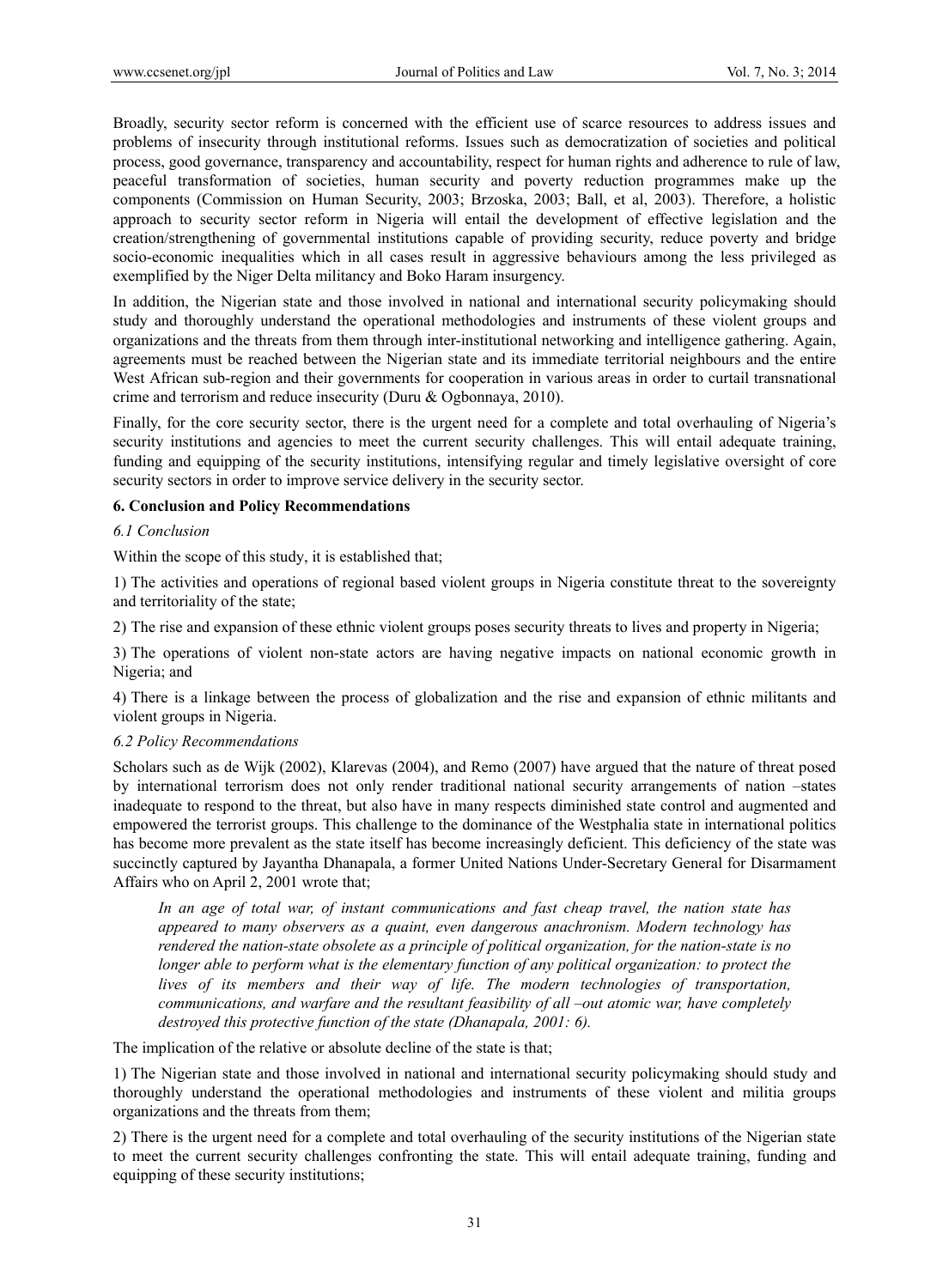3) Global agreements must be reached among states and their governments for cooperation in various areas in order to curtail international crime and terrorism and reduce global insecurity and poverty and also bridge socio-economic inequalities which in most cases result in aggressive behaviours among the less privileged as exemplified by the Niger Delta militancy and Boko Haram insurgency.

#### **References**

- Abiodun, A. (2000). Security reform in democratic Nigeria. *Conflict, Security and Development Group Working Paper.* Centre for Defence Studies, Kings College, University of London.
- Afoaku, O. (2011). Boko Haram and Islamic fundamentalism in Nigeria. *School of Public and Environmental Affairs,* Indiana University, Bloomington, Indiana.
- Agbambu, C. (2011). *'Lack of national security policy, Nigeria's major problem' Nigerian Tribune Newspaper.* Retrieved that the contract of the contract of the contract of the contract of the contract of the contract of the contract of the contract of the contract of the contract of the contract of the contract of the contract of

http://www.tribune.com.ng/index.php/news/25917-lack-of-national-security-policy-nigerias-major-problem

- Ampatuam, T. P. (2003). *Terrorism and nation -state institutions: Actions and inter-actions.* Retrieved March 16, 2009 from http://www.pvtr.org/pdf/GlobalAnalysis/Nation-States%20institutions.pdf
- Awoyemi, O. (2012). *Revenue allocation, insecurity and poverty in northern Nigeria.* Retrieved July 5, 2012, from http://www.proshareng.com/news/16703
- Aydinli, E. (2006). *Globalization, security and non-state actors.* Papers presented to the GW Centre for the Study of Globalization. Retrieved December 19, 2008, from http://gstudynet.org/what/events/gweek/spring06/globalization.php
- Azazi, O. A. (2012). Northern Nigeria, the prosperity agenda and national security. A paper presented at the Northern Transformation Impact Submit sponsored by Arewa Transformation and Empowerment Initiative at the Arewa House, Kaduna, Kadu na State on May 10 – 12, 2012
- Ball et al. (2003). Governance in the Security Sector. In Nicolas van de Walle, & Nicole Ball (Eds.), *Beyond Structural Adjustment* (pp. 263-304). Palgrave.
- Bar-Tal, D., & Jacobson, D. (1998). Psychological Perspectives on Security. *Applied Psychology, 47*(1), 59-71. http://dx.doi.org/10.1111/j.1464-0597.1998.tb00013.x
- Benjamin, I., Ogunmola, A., Midat, J., & Ibrahim, S. (2012). Government Betrayal Root Cause of Violence US Ambassador. Retrieved from http://www.leadership.ng/nga/articles/29025/2012/07/06/govt\_betrayal\_root\_cause\_violence\_us\_ambassad or.html
- Betts, R. K. (1982). *Surprise attack: Lessons for defense planning.* Washington D. C: Brookings.
- Brzoska, M. (2003). Security sector reform in development donor perspective: Origins, theory and practice. *Geneva Center for the Democratic Control of the Armed Forces (DCAF), Occasional Paper 4*. Geneva, November
- Buzan, B. (1991, July). New patterns of global security in the twenty-first century. *International Affairs Royal Institute of International Affairs, 67*(3), 431-451.
- Cable News Network (CNN). (2012, June). *Syria related clashes rage in Lebanon, leaving 13 Dead.* Retrieved August 13, 2012, from http://edition.cnn.com/2012/06/03/world/meast/lebanon-syria-violence/
- Cameron, W. B., & McCormick, T. C. (1954). Concepts of security and insecurity. *American Journal of Sociology, 59*(6), 556-564. http://dx.doi.org/10.1086/221442
- Centre for Environment, Human Rights and Development (CEHRD). (2006). Soldiers, police seize high caliber riffles in Rivers. *Newsletters, 1.*
- Cesarz et al. (2003). Alienation and militancy in Nigeria's Niger Delta. *Africa Notes*. Washington Centre for Strategic and International Studies, No. 16, May.
- Clark, I. C. (1997). *Globalization and fragmentation: International relations in the twentieth century.* Oxford: Oxford University Press.
- Commission on Human Security, CHS. (2003). Human Security Now, United Nations Office for Project Services, UNOPS, New York.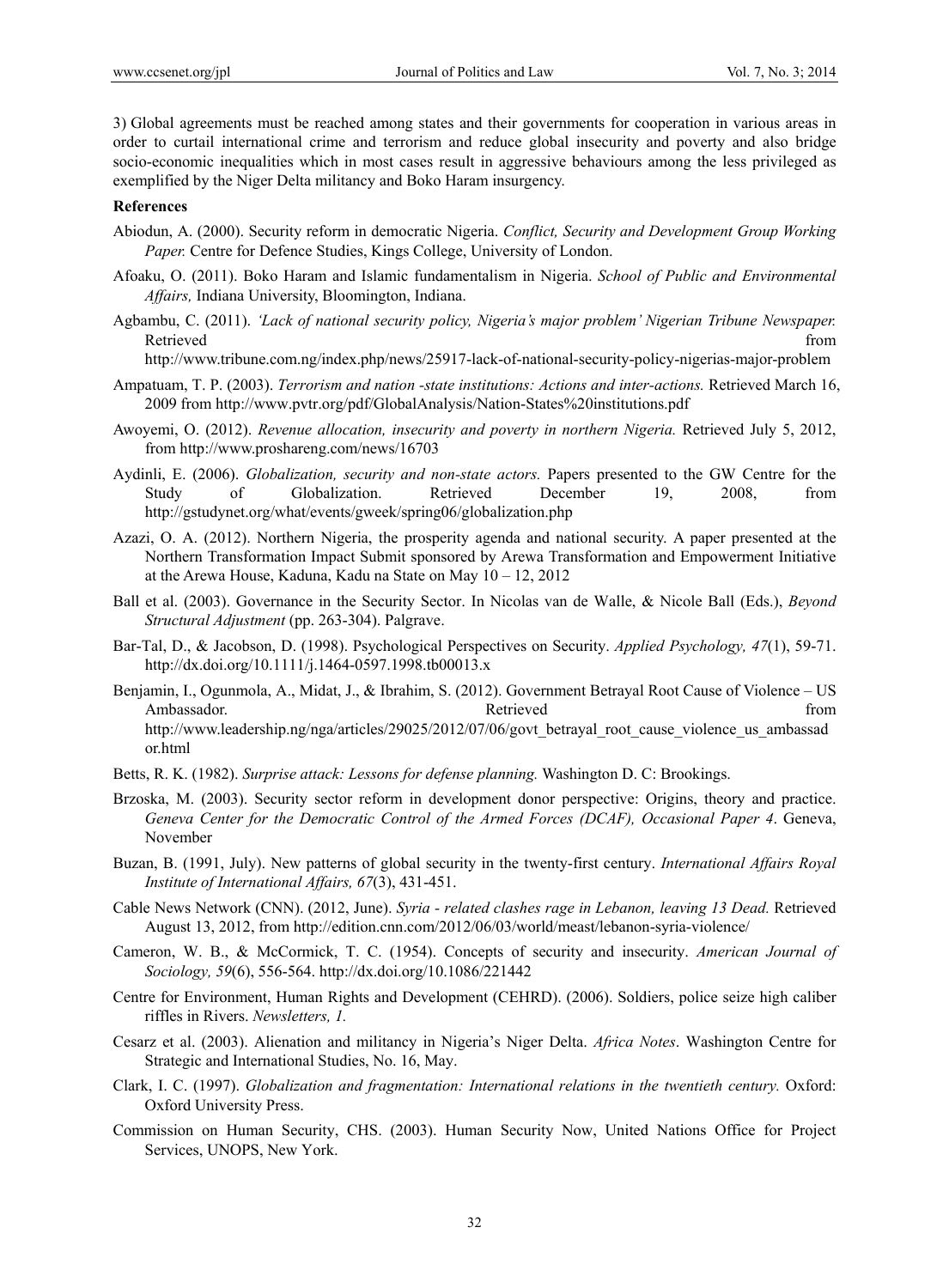- Crenshaw, M. (1985). *Theories of terrorism: Instrumental and organizational approaches.* A paper presented at the Defense Nuclear Agency's 10<sup>th</sup> Annual symposium on the Role of the Behavioural Sciences in Physical Security, April. Retrieved from http://www.psci.edu/jbook/crenshaw.pdf
- De Wijk, R. (2002). The limits of military power. In P. Howard (Ed.), *Defeating terrorism.* New York: McGraw – Hill
- Dhanapala, J. (2001). Globalization and the nation state. *Colorado Journal of International Environmental Law and Policy*. Retrieved December 19, 2008, from http://www.globalpolicy.org/nations/future/2003/0530blob.htm
- Duru, E. J. C., & Ogbonnaya, U. M. (2010). Globalization, international terrorism and national security challenges in contemporary world order. *Kogi Journal of Politics, 1*(1), 1-9.
- Ebienfa, K. I., & Nwaodike, C. A. (2010). Globalization and the Niger Delta crisis. Centre for the Advancement of Socio-Political and Environmental Justice, Yenagoa, Saturday, February 20.
- Ellen, B., Salemink. O., & Eriksen, T. H. (2010). *A world of insecurity: Anthropological perspectives on human security.* London: Pluto.
- Eso, H. (2011). *Boko Haram: The Enemy Within.* Retrieved March 6, 2012, from http://www.kwenu.com/moe/2011/boko\_haram\_enemy\_within.htm
- Ezeribe, E. (2009, December 28). *Beyond the Nigerian terrorist bomber.* Daily Sun.
- Fayemi, K. J., & 'Olonisaki, F. (2008). Nigeria. In A. Bryden, B. N'Diaye, & F. Olonisakin (Eds.), *Challenges of Security Sector Governance in West Africa.* Geneva Centre for the Democratic Control of Armed Forces (DCAF) LIT
- Francis, D. J. (2013). The regional impact of the armed conflict and French intervention in Mali. *Norwegian Peace-Building Resource Centre (NOREF) Report*, April.
- Haftendorn, H. (1991). The security puzzle: Theory-building and discipline-building in international security. *International Studies Quarterly, 35*(1), 3-17. http://dx.doi.org/10.2307/2600386
- Harrington, E. (2012). R*eligion is not driving extremist violence in Nigeria, says Obama official after church bombings.* CNS News. Retrieved May 5, 2012, from http://www.cnsnews /news/article/
- Ibrahim, S. (2012). *Boko Haram destroying the north, FG cries out.* Leadership, Thursday, February 9, 2012. Retrieved from www.leadership.ng/nga/articles
- International Crisis Group. (2013). Mali: Security, Dialogue and Meaningful Reform. Africa Report No. 201, April 11.
- Karacasulu, N. (2006). Security and globalization in the context of international terrorism. *Review of International Law and Politics, Ankara, 2*(5), 1-17
- Klarevas, L. (2004). Political realism: A culprit for the 9/11 Attacks. *Harvard International Review, 26*(3). Retrieved August 16, 2007 from http://www.harvard.edu/articles/print.php?article=1252
- Mickolus, E. F. (1976). Negotiating for hostages: A policy dilemma. *Orbis, 19*(4), 13-25.
- Musa, I. G. (2012). How Insecurity Is Killing Nigeria's Largest Grains Market**.** Weekly Trust, Saturday, 24 March.
- Negroponte, J. D. (2006). Annual threat assessment of the Director of National Intelligence presented to the United States of American Senate Committee on Intelligence, February 2.
- Ogbonnaya, U. M. (2011, October). Environmental law and underdevelopment in the Niger Delta. *African Research Review, 5*(5), 68-82.
- Okpaga, A, Ugwu Sam Chijioke, U. S., & Eme, O. I. (2012). Activities of Boko Haram and Insecurity Question in Nigeria. *Arabian Journal of Business and Management Review (OMAN Chapter), 1*(9), 77-99. http://dx.doi.org/10.12816/0002163
- Onuoha, F. C. (2011). Small arms and light weapons proliferation and human security in Nigeria. *Conflict Trends*, Issue 1:50-56, African Centre for the Constructive Resolution of Disputes (ACCORD), Pretoria.
- Remo, W. (2007). Protectors and predators: Why is there a difference among West African militias? In L. Andersen, B. Moller, & F. Stepputat (Eds.), *Fragile states and insecure people: Violence, security and statehood in twenty –first century* (pp. 99-122). New York: Palgrave Macmillan.